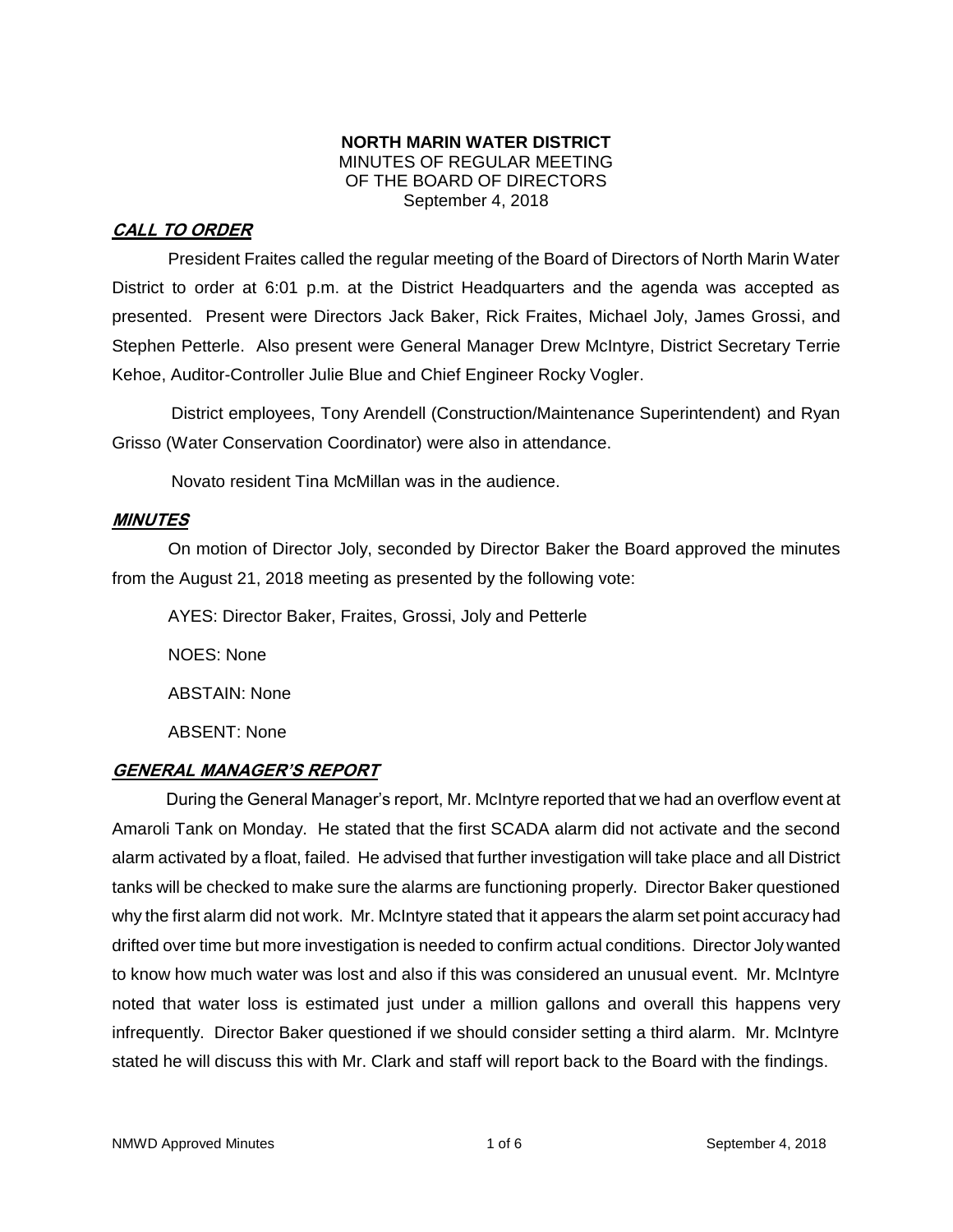Also on the General Manager's Report, Mr. McIntyre announced that both he and Robert will be attending a meeting at the Point Reyes National Seashore for an update on the Park Service's Olema Marsh Restoration Project. He also mentioned that the next NBWA meeting is this Friday at Novato Sanitary District.

Additionally, Mr. McIntyre updated the Board on the PG&E Potter Valley Project, stating that PG&E is expected to release a Request for Offers regarding potential purchase of the Potter Valley Hydroelectric Facilities by the end of the week. Director Baker questioned if Sonoma County or any other public entity closer to our interest would become a player and Mr. McIntyre replied that he would not be surprised if potential purchasers made outreach to Sonoma County Water Agency. On a related subject, Mr. McIntyre advised that Board that the September TAC meeting was cancelled due to a lack of agenda items and vacation schedules.

#### *OPEN TIME*

President Fraites asked if anyone in the audience wished to bring up an item not on the agenda and there was no response.

## *STAFF/DIRECTORS REPORTS*

President Fraites asked if staff or Directors wished to bring up an item not on the agenda and the following items were discussed:

During Staff and Director's Report, Mr. Vogler announced completion of the solids removal operations at the Oceana Marin Wastewater Ponds. Director Joly asked about the Ridge Road Pipeline Replacement project paving and Mr. Vogler responded that final paving was complete. Director Fraites commented that the paving was an exceptional job.

Mr. Arendell gave an update on the recent leak near Bel Marin Keys, stating that everything is back in service and all repair work near the railroad crossing is complete.

Director Baker stated he will miss the first meeting in October.

# *ACTION CALENDAR BUDGETED FY19 COAT CONCRETE CLEARWELLS PROJECT – APPROVE BID ADVERTISEMENT*

Mr. Vogler requested approval to advertise for the budgeted FY19 Coat Concrete Clearwells project, explaining the clearwells were not coated when Stafford Treatment Plant (STP) was rehabilitated in 2006 and that low pH water is corrosive to the concrete and, if left uncoated, will ultimately corrode steel reinforcement in the clearwell walls and floors. Director Joly asked if there was any risk in the construction project delaying potential STP startup in 2019. Mr. Vogler explained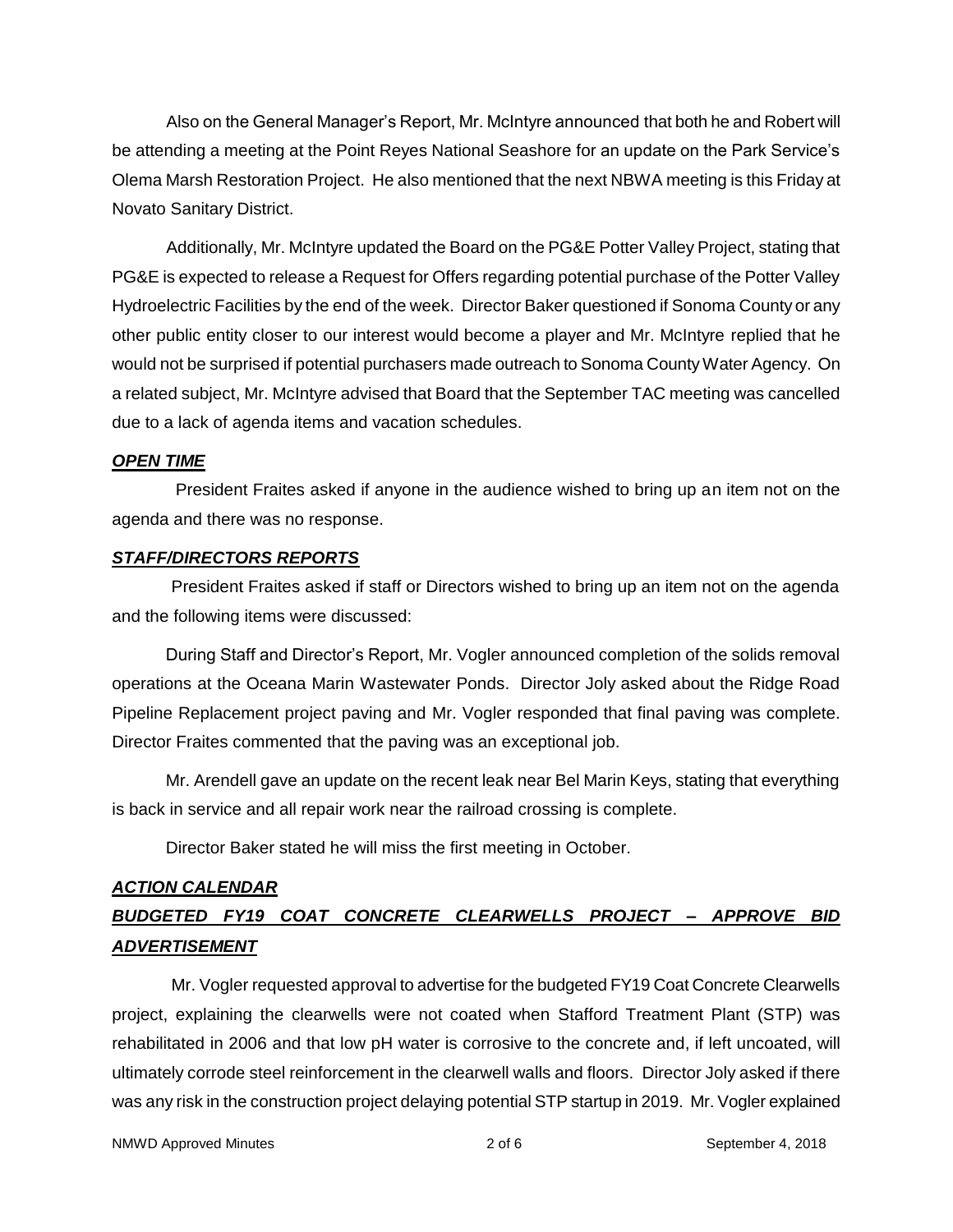that the project schedule is designed to minimize this likelihood but we may have to delay producing water in 2019 if the rehabilitation work takes longer than anticipated. Director Baker asked if we should have considered coating the clearwells at the time of the STP rehabilitation project. Mr. McIntyre noted that looking back at it now; it would have been a good idea.

On the motion of Director Petterle, and seconded by Director Baker, the Board approved authorization of bid advertisement for the FY19 Coat Concrete Clearwells project by the following vote:

AYES: Director Baker, Fraites, Grossi, Joly and Petterle

NOES: None

ABSTAIN: None

ABSENT: None

## *SET A SPECIAL MEETING FOR A CLOSED SESSION TO DISCUSS EMPLOYEE ASSOCIATION NEGOTIATIONS*

Ms. Blue requested the Board approve setting a Special Meeting to discuss Employee Association negotiations. She advised that the current Memorandum of Understanding (MOU) for the NMWD Employee Association (EA) expires on September 30, 2018 and that in order to complete the Employee Association negotiations in a timely manner, staff recommends a special Closed Session meeting on September 26, 2018 at 6:00 p.m. to be held in the board room at North Marin Water District.

On the motion of Director Petterle, and seconded by Director Joly, the Board approved setting a special meeting for a closed session to discuss employee association negotiations by the following vote:

AYES: Director Baker, Fraites, Grossi, Joly and Petterle

NOES: None

ABSTAIN: None

ABSENT: None

## *GRANULAR ACTIVATED CARBON REPLACEMENT PURCHASE*

Mr. McIntyre discussed the Granular Activated Carbon Replacement purchase. He stated that proposals were sent to four vendors that included Calgon Carbon, Jacobi Carbon Co., Eloqua and General Carbon. He reported that it appears that all vendors with the exception of Calgon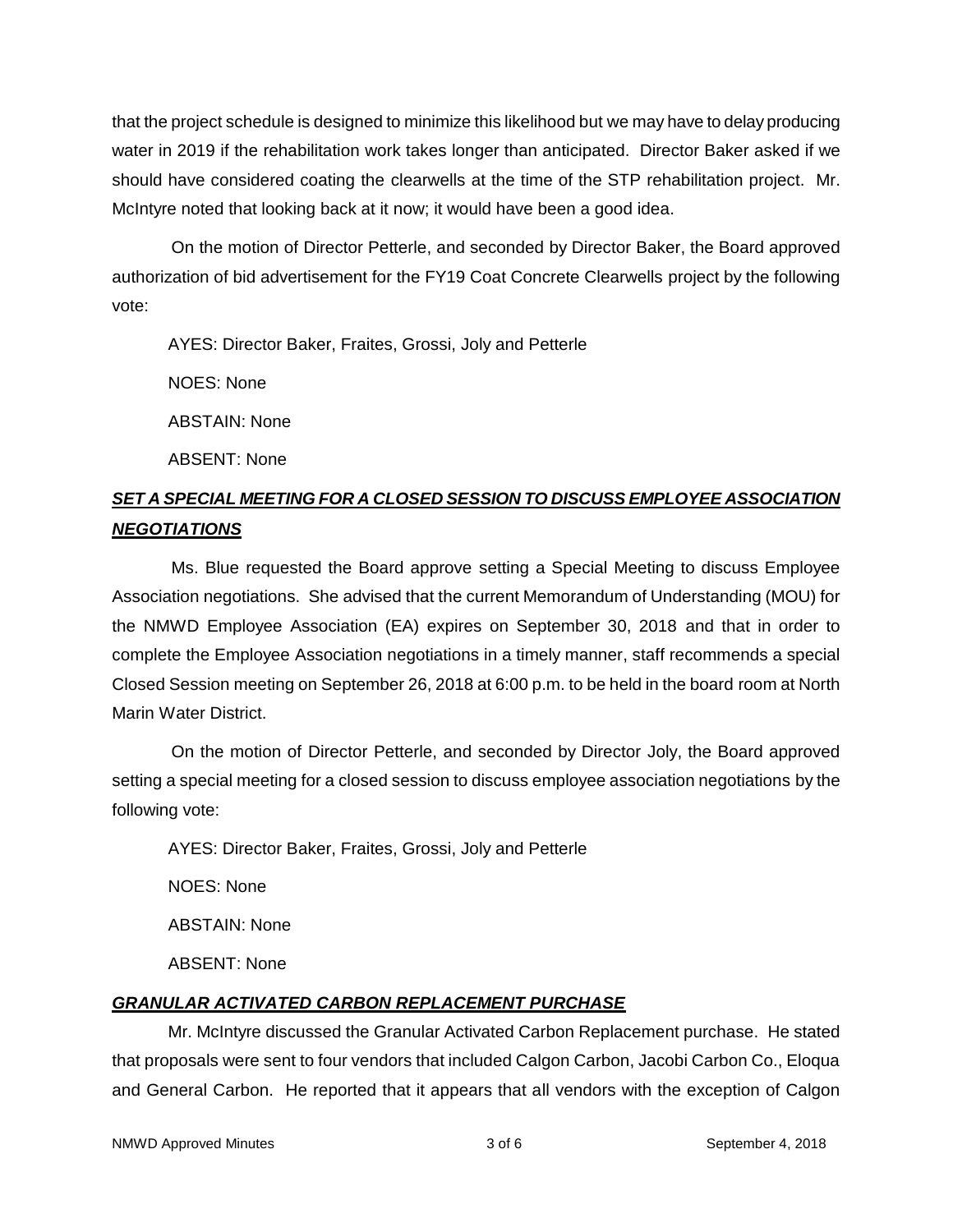Carbon felt they could not meet the performance and quality testing criteria and declined to submit a proposal. He noted that the price Calgon provided was 3.8 percent above last year's cost and staff is requesting to move forward with the purchase of replacement GAC from Calgon Carbon Corporation. Director Baker asked if Marin Municipal Water District's GAC requirements were as stringent as ours and a discussion ensued. Mr. McIntyre commented that it is difficult to compare our GAC requirements with MMWD's because our lake water quality is different from theirs for many reasons, not the least of which is that our water supply reservoir volume is considerably smaller than theirs.

Director Joly commented that he would like a better understanding of the unit cost related to production of local potable water supply from STP and requested to have a review of local production costs versus imported water costs from the Sonoma County Water Agency. Mr. McIntyre reminded the Board that in the early 2000's, the Board voted in favor of rehabilitating the Stafford Treatment Plant when it was at the end of its useful life recognizing the critical importance of having our own local water supply. Director Joly stated he understands the value of having STP and he is not questioning the need but rather is just trying to gain a better understanding of water supply costs.

On the motion of Director Joly, and seconded by Director Baker, the Board approved authorization for the purchase of replacement granular activated carbon from the Calgon Carbon Corporation by the following vote:

AYES: Director Baker, Fraites, Grossi, Joly and Petterle

NOES: None

ABSTAIN: None

ABSENT: None

# *LETTER SUPPORTING MARIN COUNTY GROUNDWATER BASIN BOUNDARY MODIFICATION REQUESTS*

Mr. McIntyre discussed sending a letter in support of the Marin County Groundwater Basin Boundary Modification Request for the Lawson's Landing-Dillon Beach area in northwest Marin. He reviewed the purpose of the proposed basin boundary modification request and advised that, if approved by the state, the change would result in a single planning authority over land and water use within the expanded Sand Point Area Basin that would better support sustainable groundwater management in this basin. Director Baker asked if we have been involved in the formation of any Groundwater Sustainability Agency (GSA) to-date. Mr. McIntyre responded that, historically, all of

NMWD Approved Minutes and the september 4, 2018 and 4 of 6 September 4, 2018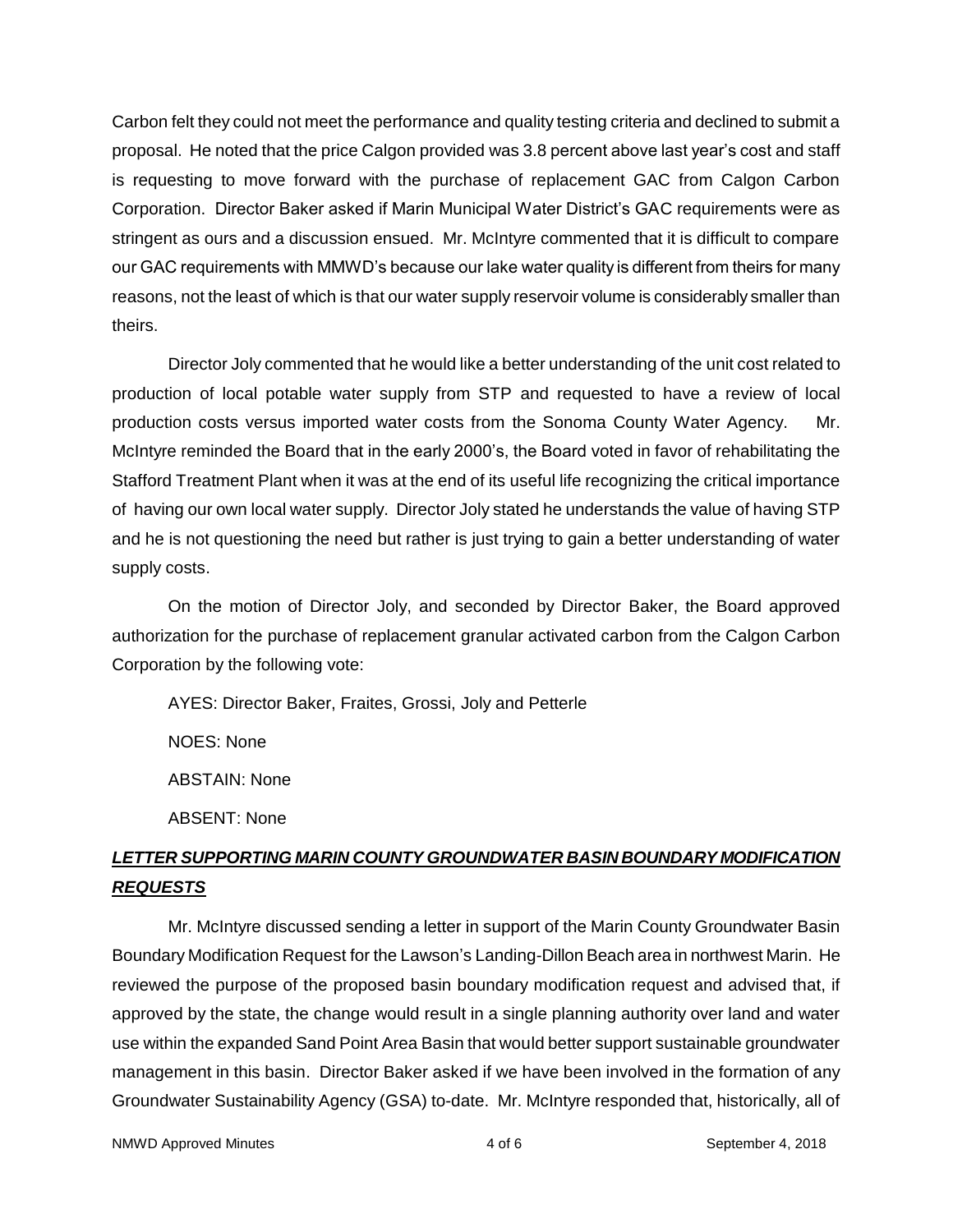the five groundwater basins in Marin County have been classified as Low Priority thereby not requiring formation of GSA's. He noted that the Wilson Grove Highlands basin is being proposed to be reclassified from a Low to Medium priority. If this occurs, a GSA will need to be formed for this basin but North Marin Water District does not extract any water from within the basin.

On the motion of Director Petterle, and seconded by Director Joly, the Board approved authorizing the General Manager to submit a letter supporting Marin County's application for a Groundwater Boundary Modification of the Sand Point Area Groundwater Basin by the following vote:

AYES: Director Baker, Fraites, Grossi, Joly and Petterle

NOES: None

ABSTAIN: None

ABSENT: None

#### *INFORMATION ITEMS*

## *FY18 – WATER CONSERVATION YEAR END REPORT*

Mr. Grisso presented the FY18 Water Conservation Year End Report. He stated the participation numbers are showing a downward trend which is typical during a non-drought years. He advised that Water Smart Home Surveys however are trending up, and we are also seeing a trend toward using smart phone based irrigation controllers. He also added that public outreach and conservation marketing is a main focus, which includes the "Water Line" mailings, a Facebook page, a NextDoor account, an Instagram account and special outreach events planned throughout the year. Director Joly inquired about future grants that may be available. Mr. Grisso stated that there is nothing on the horizon, other than our current State grant for the Cash for Grass rebate.

## *FY18 – ENGINEERING DEPARTMENT YEAR END REPORT*

Also under Information items, Rocky discussed the FY18 Engineering Department Year End Report, stating Novato had 27 projects and West Marin had 8 projects originally budgeted. He stated that of the 35 projects originally budgeted for FY18, 13 projects were added, one was carried over and 8 projects were deferred resulting in an adjusted total of 41 projects. He noted that developer work hours were much less than budgeted but added that he expects developer work to increase in FY19. Director Joly asked if we are seeing more commercial development than residential development. Mr. Vogler stated that we are seeing both. Director Joly also asked how many CIP projects are budgeted in FY 19 along with a rough budget. Ms. Blue responded that there is 7.8M budgeted for 31 projects.